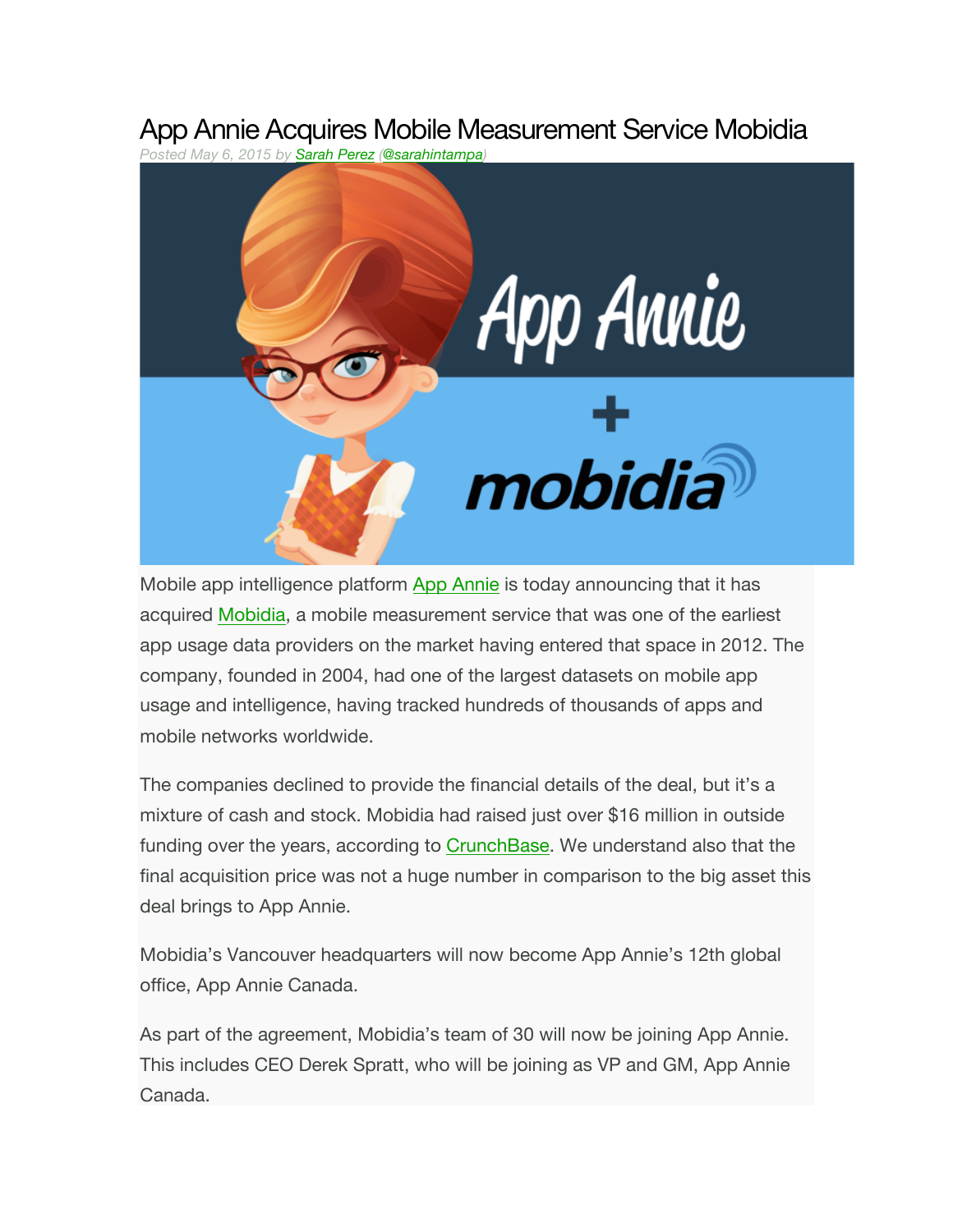In addition, App Annie will now be combining Mobidia's data with its own App Annie Usage Intelligence platform in order to accelerate its international expansion, the company says. With the additional data, the platform is able to offer its customers data in 60 countries for both iOS and Android.

With Usage Intelligence, customers can track an app's active users, frequency of use, session length, value of each user and penetration by country, as well as reach, engagement, context and data usage.

Mobidia also has a consumer-facing app called My Data Manager that helps consumers track mobile data consumption to help them stay within their plan limit and avoid overage fees. This app has millions of active users and provides insights into mobile usage trends, while all user data is aggregated and anonymized to ensure end user privacy. This ties in nicely with App Annie's earlier moves to offer consumer-facing apps that allow it to gain further insights into real-world user behavior. For example, the company runs a Hong Kong-based subsidiary called Smart Sense, focused on much of the same thing.

This is the second significant acquisition for App Annie, which also acquired rival app store analytics provider Distimo last year.

By snapping up the other larger players in the app industry, App Annie is making it difficult for its competitors to catch up with its momentum. The company today has established itself as the leading app data powerhouse, with 90% of the top 100 publishers using its service, as well as over 400,000 mobile app professionals at 100,000 companies. Some of its bigger name customers include Electronic Arts, Google, LinkedIn, Line, Microsoft, Nexon, Nestle, Samsung, Tencent, Bandai Namco, Universal Studios and Dow Jones. Its customer base, when combined, accounts for nearly half of all app store revenue.

App Annie's Usage Intelligence platform has been in beta testing since this January, but is now, as of today, publicly available.